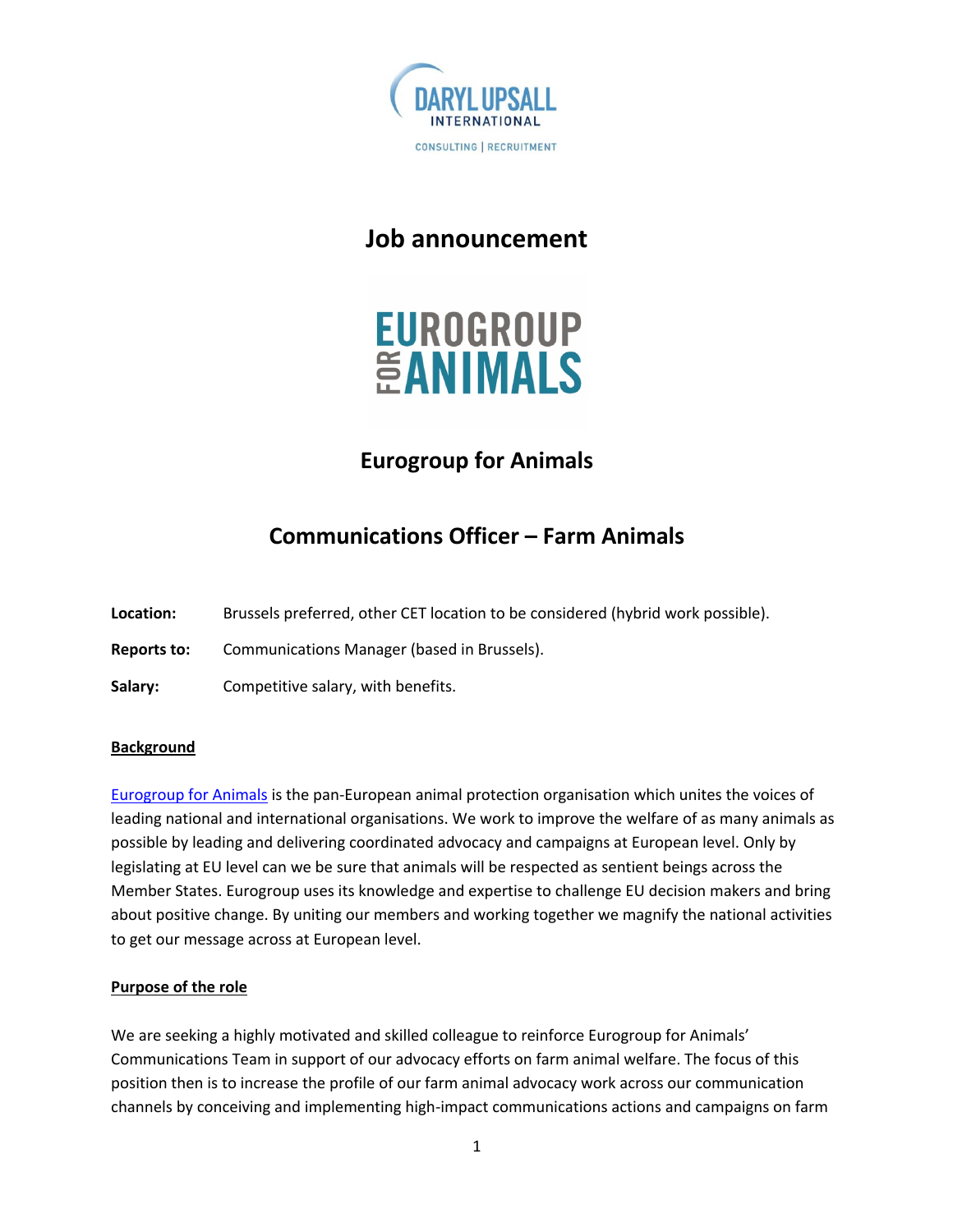

#### CONSULTING | RECRUITMENT

animal welfare. The work includes a strong focus on content creation and production, data and impact analysis and engaging our members in coordinated communications work. The scope of the work mainly concentrates on chicken but also covers thematic issues as the transport of live animals, slaughter, and food policy.

### **Primary responsibilities**

- Develop and implement dedicated micro- communication strategies and campaign efforts for the farm animal advocacy projects, specifically on key events or other important moments, e.g., European Parliament votes.
- Source, edit and post quality farm animal welfare content across our communication channels and ensure our website remains lively and up to date on those issues.
- Produce farm animal welfare related publications and other off-line and online products, including whenever necessary dedicated web pages.
- Work with Eurogroup for Animals' Communications Team to ensure optimal and timely coverage of farm animal welfare issues across our digital communications channels.
- Engage and support member organisations working on farm animal topics to foster crosspollination and collaboration.
- Contribute to the communications content pipeline with updates on farm animal members campaigns (translate, write articles, produce social media outputs, develop communications products).
- Work closely with the Programme Leaders and Officers to translate technical content into accessible language for Eurogroup for Animals' key audiences.
- Liaise with external suppliers (professional proof-readers, translators, graphic designers, etc.).
- Analyse digital communication performance through analytic systems (e.g., Google/Twitter Analytics) and impact of other activities (events, campaigns, etc.).
- Develop a "community" of animal advocacy communication professionals among our member organisations particularly active on farm animal welfare to foster exchange, knowledge and expertise and maximize our collective communications impact.

### **Person specification**

### **Essential Skills and Qualifications**

- 3 to 5 years' experience in communications, within the not-for-profit or private sector, or as consultant.
- Fluency in English (spoken and written).
- Strong writing skills.
- Proven ability to produce results within tight deadlines and under pressure.
- Ability to multitask.
- Excellent project management skills and attention to detail.